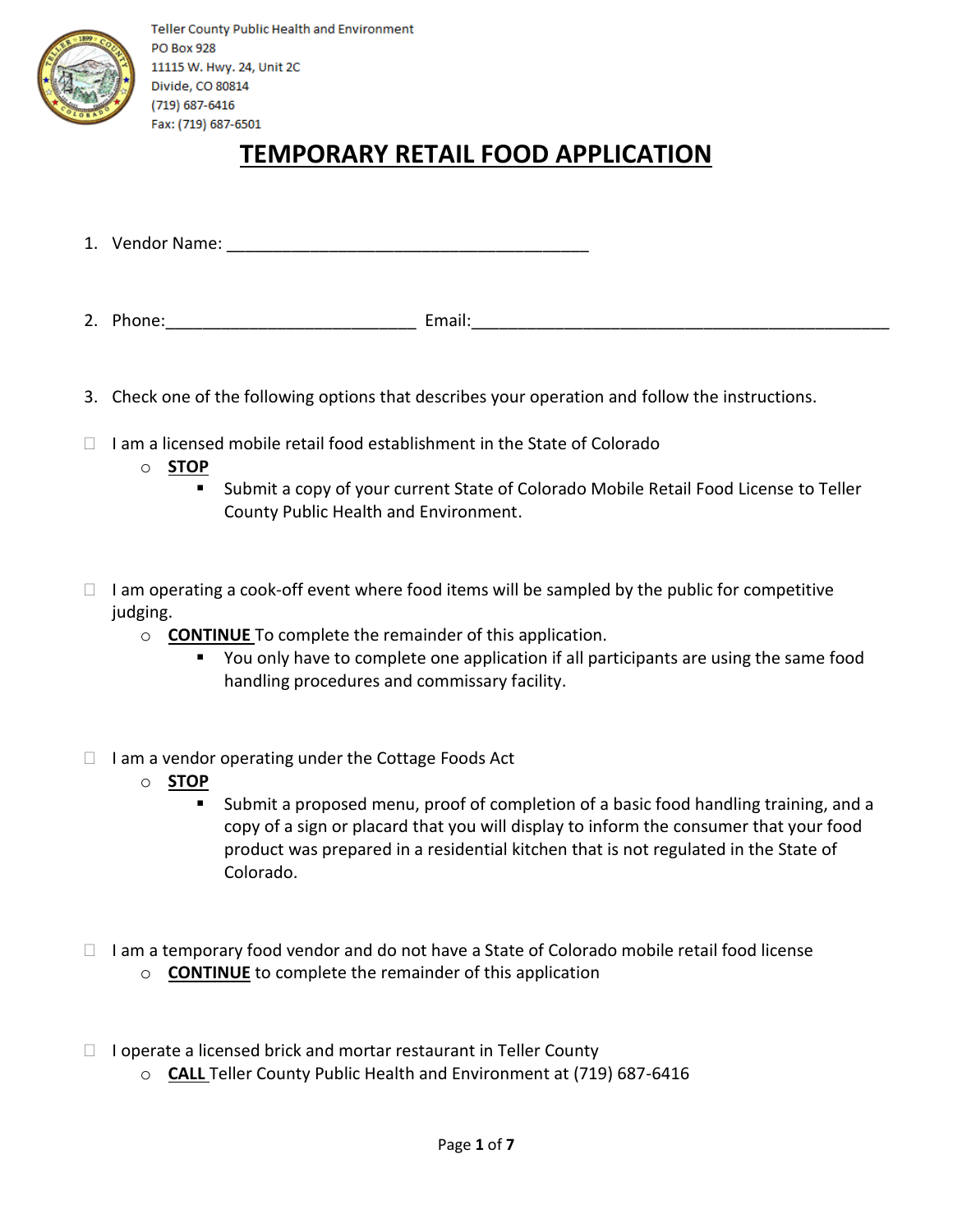#### **MENU** *(Please attach additional sheets, as necessary)*

A. Please list all food products and the specific source of all food items (name of grocery chain, wholesaler, etc.) Be sure to include items such as toppings and condiments.

| <b>Food and Drink Items</b> | Where is the Food Obtained |
|-----------------------------|----------------------------|
| $\mathbf{1}$                |                            |
| $\overline{\mathbf{z}}$     |                            |
| $\mathbf{3}$                |                            |
| $\overline{\mathbf{4}}$     |                            |
| 5                           |                            |
| $\mathbf{6}$                |                            |
| $\overline{\mathbf{z}}$     |                            |
| 8                           |                            |
| $\mathbf{9}$                |                            |
| 10                          |                            |
| 11                          |                            |
| 12                          |                            |

#### **\*\*FOOD SHALL BE OBTAINED FROM APPROVED SOURCES THAT COMPLY WITH THE APPLICABLE LAWS RELATING TO FOOD AND FOOD LABELING\*\***

#### **\*\*PREPARATION OF FOOD OR STORAGE OF ANY ITEMS RELATED TO THE OPERATION IS PROHIBITED IN A PRIVATE RESIDENCE\*\***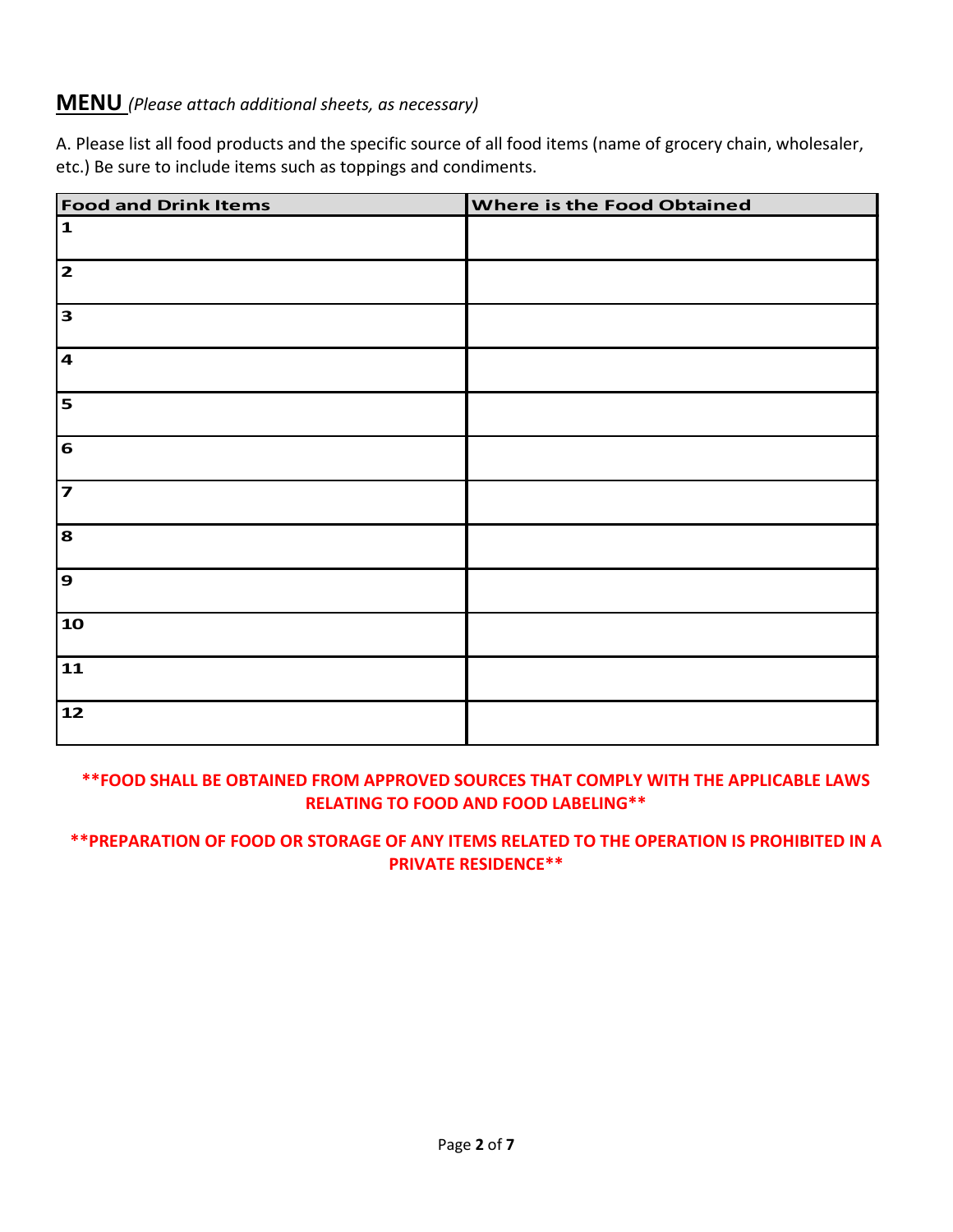## **FOOD PREPARATION** *(Please attach additional sheets, as necessary)*

## **Preparation at the Approved Facility or Commissary before event**

What is the name and location of your Commissary **(COMPLETE COMMISSARY AGREEMENT)**

Name:\_\_\_\_\_\_\_\_\_\_\_\_\_\_\_\_\_\_\_\_\_\_\_\_\_\_\_\_\_\_\_\_\_\_\_\_\_\_\_\_\_\_\_\_\_\_\_\_\_\_\_\_\_\_\_\_\_\_\_

**\_\_\_\_\_\_\_\_\_\_\_\_\_\_\_\_\_\_\_\_\_\_\_\_\_\_**

Contact Person and Phone Number: example and the set of the set of the set of the set of the set of the set of the set of the set of the set of the set of the set of the set of the set of the set of the set of the set of t

## **\*\*Vendors must use a commissary that carries a current retail food license. A private residence cannot be used as a commissary\*\***

## **\*\*Food may not be assembled, cooked, cooled, reheated, or stored at any time in a private residence\*\***

| <b>FOOD HANDLING PROCEDURES</b>    |   |   |                                                  |                  |                     |
|------------------------------------|---|---|--------------------------------------------------|------------------|---------------------|
| Procedure                          | γ | N | If yes, indicate where procedure will take place |                  | <b>Which Foods?</b> |
|                                    |   |   | Commissary                                       | On Site at Event |                     |
| Will produce be washed?            |   |   |                                                  |                  |                     |
| Will frozen foods be thawed?       |   |   |                                                  |                  |                     |
| Will foods be prepared in advance? |   |   |                                                  |                  |                     |
| (eg. Sliced, chopped, etc.)        |   |   |                                                  |                  |                     |
| Will food be cooked?               | Π |   |                                                  |                  |                     |
| Will food be rapidly cooled?       |   |   |                                                  |                  |                     |
| Will food be rapidly reheated?     |   |   |                                                  |                  |                     |
| Will food be held hot?             |   |   |                                                  |                  |                     |
| Will food be held cold?            |   |   |                                                  |                  |                     |

**1. Please provide the distance you will be transporting food to the event?** 

**\*\*Food may be transported from distances farther than 30 miles as long as adequate temperature control methods are used to keep potentially hazardous food items at 41<sup>o</sup> F or below and/or 135<sup>o</sup> F or above (see item #2)\*\***

**2. What equipment will you use to control food temperatures during transport?**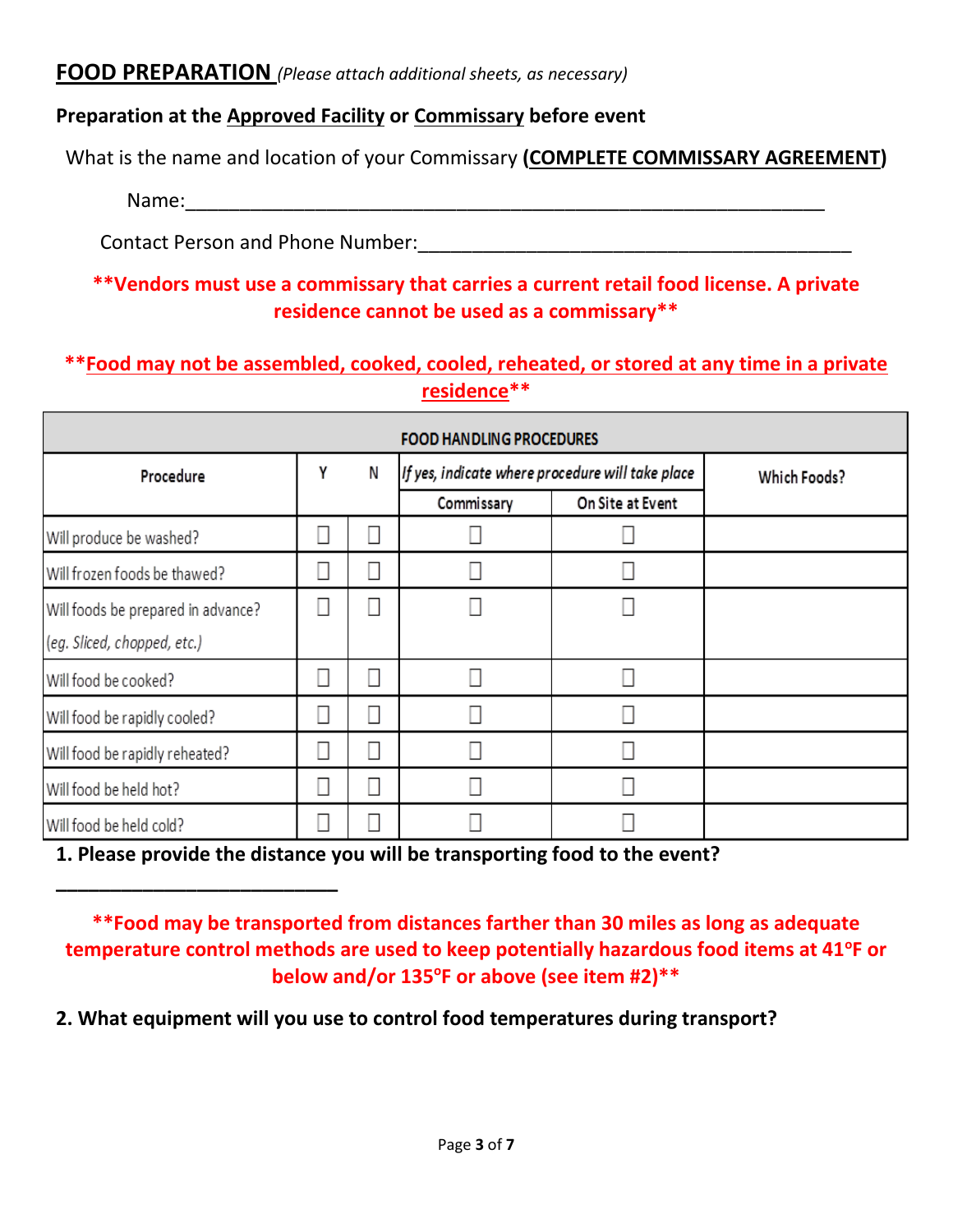**A HANDWASHING station is REQUIRED WITHIN each booth or unit unless only prepackaged foods requiring no preparation and / or cooking are to be served. Please check the space below that applies to your unit or booth / unit.**

**I will be serving only prepackaged foods that require no preparation and / or cooking.**

 **I will be serving foods that require preparation and / or cooking and will provide the following for hand-washing.**

**1.) A minimum of 2 gallons of warm potable water that must be refilled as needed in a container with a 'hands free' spigot.**

- **2.) Soap**
- **3.) Paper towels**

**4.) 5 gallon container (minimum) to catch and contain wastewater until it is properly disposed**

**5.) A handsink used only for handwashing that is conveniently located and accessible to personnel performing food preparation**

**\*\*A handsink must be located so that it can be easily accessible to food handlers while performing food preparation activities. Handsinks located inside neighboring buildings or at the commissary are not considered easily accessible\*\***

# **Hand Wash Station**

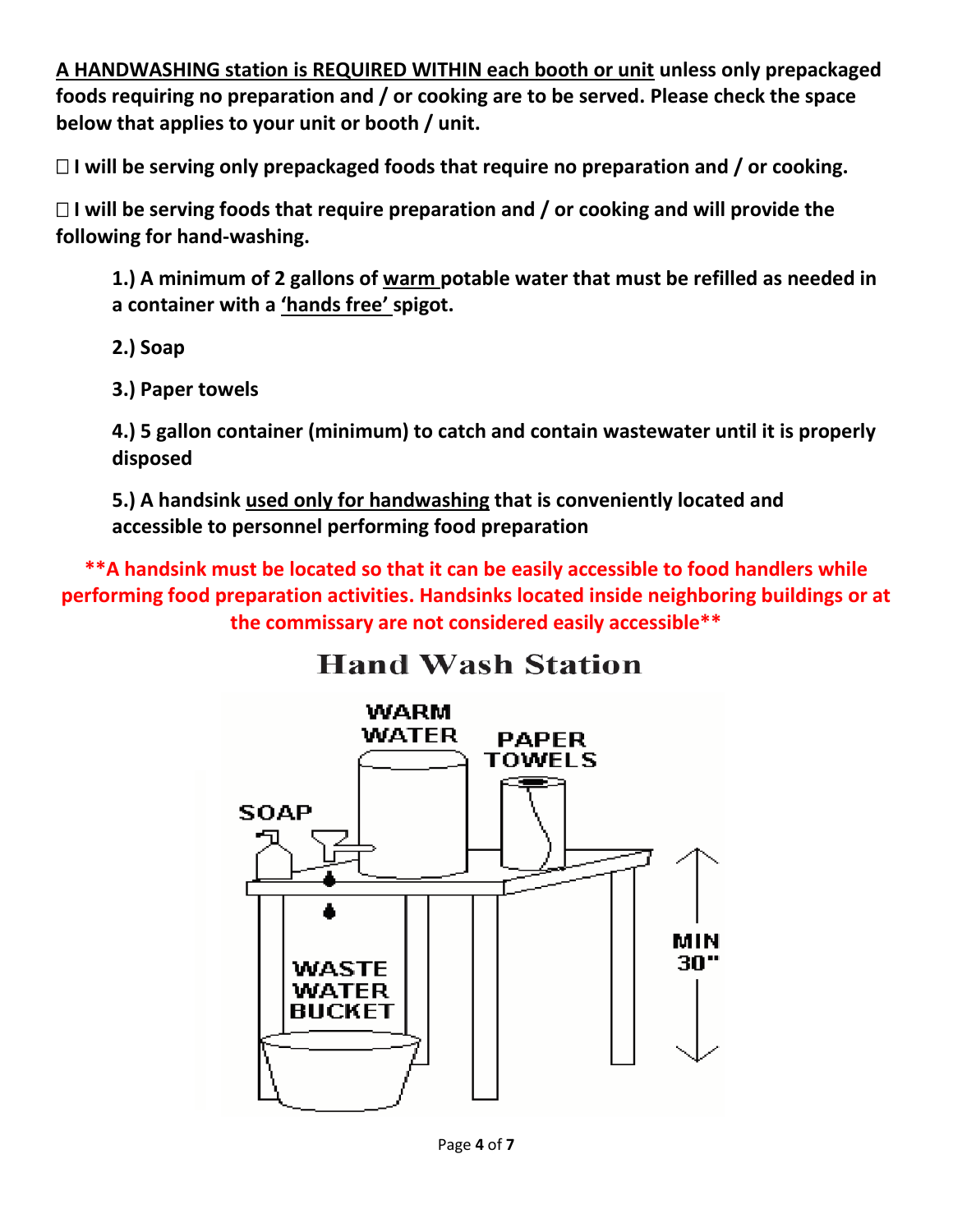**4.** *If applicable,* **how will you be conducting hand-washing at the event?**

**5. How will food be cooked?**

**\*\*Food cannot be cooked in advance at a private residence\*\***

**6. Will food be rapidly cooled after cooking? How?**

**\*\*Foods cannot be cooled in advance at a private residence\*\***

**7. How will cold food be held at 41<sup>o</sup> F or below?**

**\*\*Foods cannot be held cold in advance at a private residence\*\***

**8. Will food be rapidly reheated to hot hold? How?**

**\*\*Foods cannot be reheated in advance at a private residence\*\***

**9. How will hot food be held at 135<sup>o</sup> F or above?**

**\*\*Foods cannot be held hot in advance at a private residence\*\***

- **10. How many probe food thermometers (0-220<sup>o</sup> F) will you have?**
- **11. How will you prevent bare hand contact with ready to eat foods?**
- **12. What utensils will you use to dispense or serve hot & cold items?**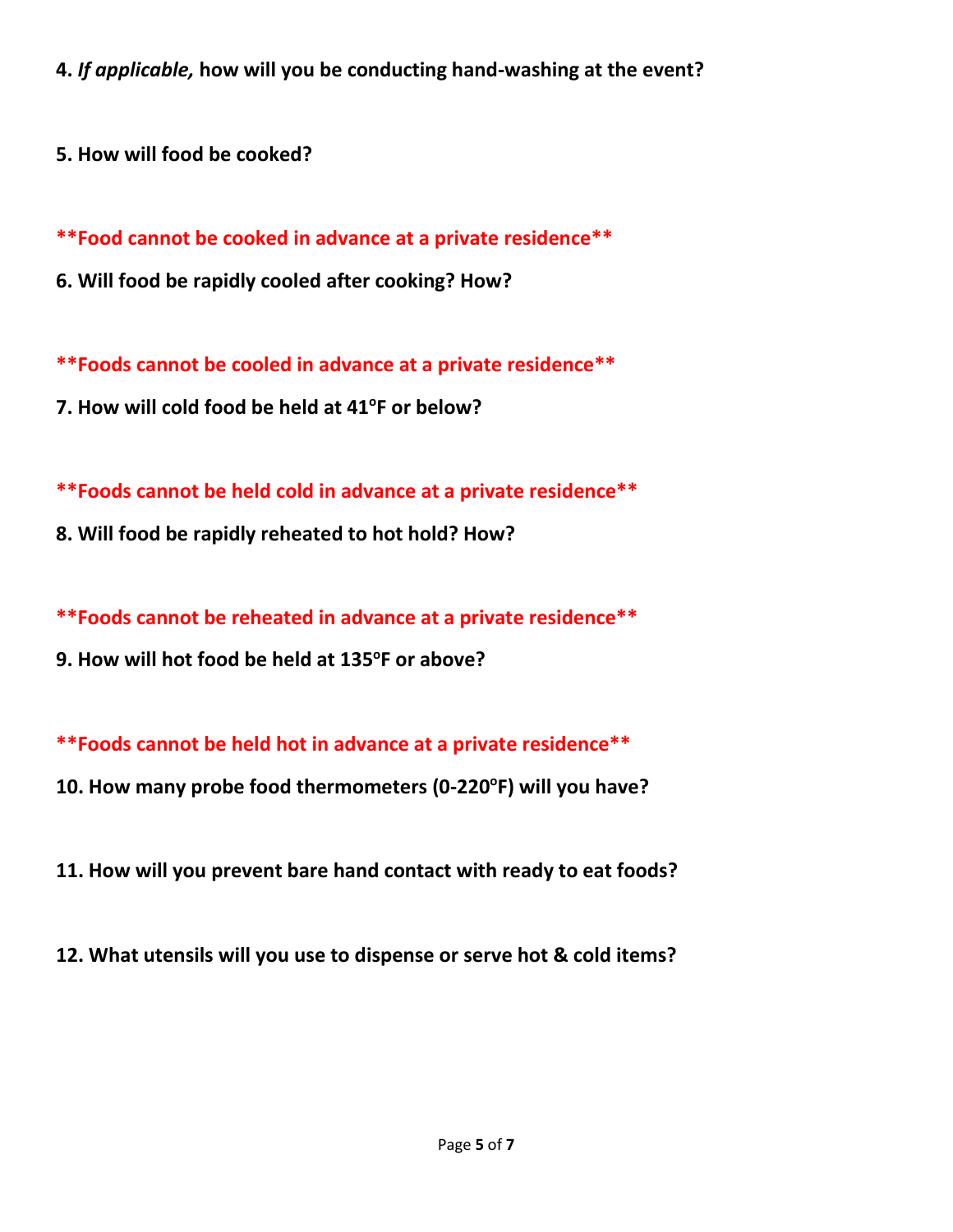#### **13. Where will utensil washing take place?**

**\*\*You must bring enough utensils so that soiled utensils may be replaced by new utensils every four hours. Utensils cannot be washed at a private residence\*\***

**14. Where will you be acquiring potable water for the event?**

**\*\*Water must be obtained from a public water source and cannot be obtained from a private well or water system\*\***

**15. How and where will wastewater be disposed?**

**\*\*Waste water cannot be dumped on the ground or into storm drains. Waste water MUST be placed in an approved receptacle or sanitary sewer\*\***

**16. How will you prevent flying insect and airborne dust contamination of food and food preparation / service utensils?**

**17. How will overhead protection be provided?**